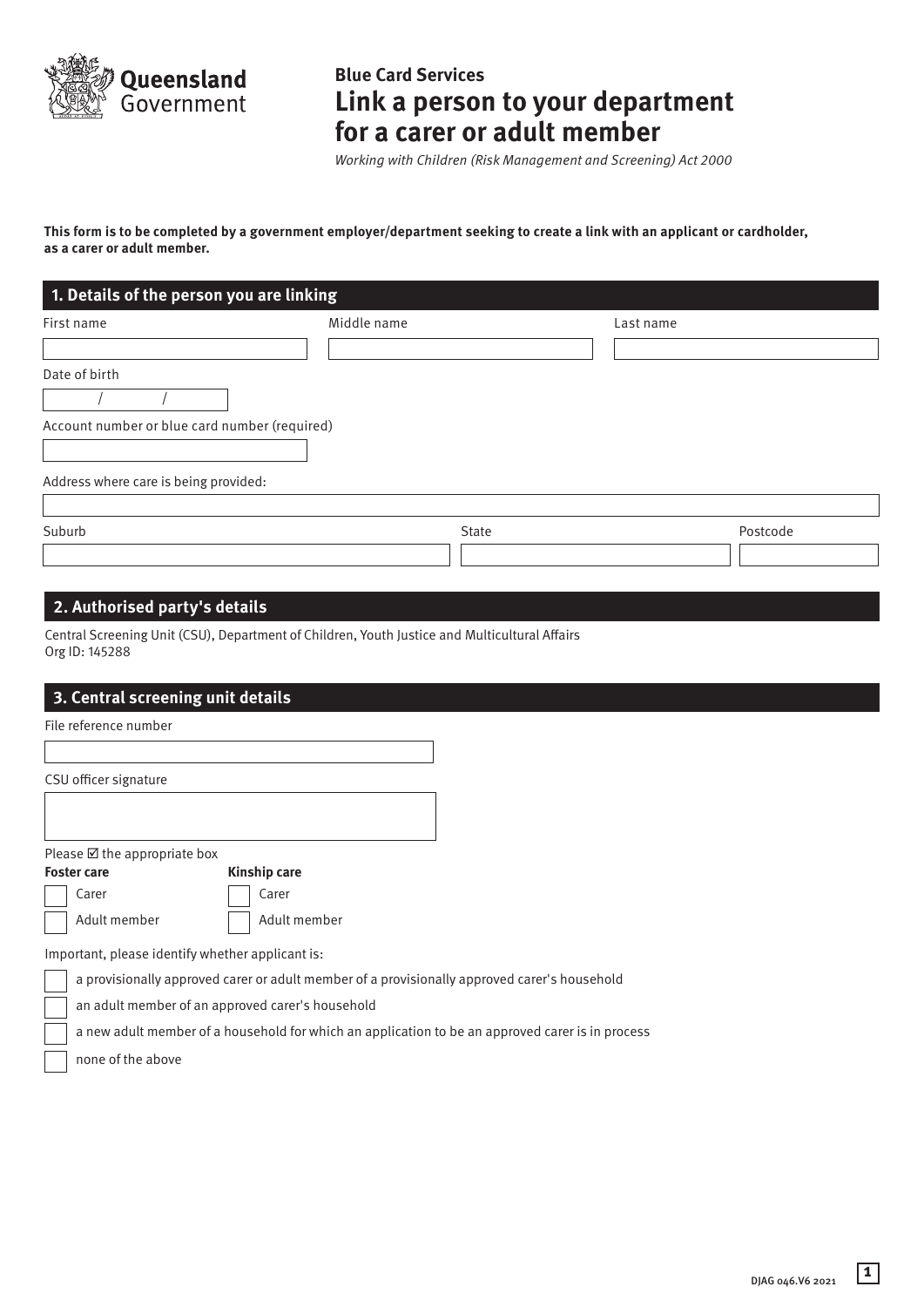# **4. Department declaration**

#### I declare:

- I am authorised by my department to perform the task of linking an applicant/cardholder to my department;
- I have taken reasonable steps to verify the applicant/cardholder's identity;
- the applicant/cardholder is aware a link will be initiated by my department;
- the applicant/cardholder is proposing to commence or continue in regulated employment with my department;
- I understand that by submitting this link, personal details and blue card outcome information for the applicant/cardholder will be available in my department's portal account;
- my department is entitled to have access to the applicant/cardholder's personal information and blue card outcome for the purposes of managing blue card obligations;
- I will handle personal information appropriately and will not disclose personal information where I am not authorised, or it is not appropriate to do so;
- I understand that it is an offence to employ, or continue to employ a person who does not hold a blue card in regulated employment (unless an exception applies or the person is a registered teacher or police officer who has applied for or holds an exemption card);
- I understand that it is an offence to employ, or continue to employ a **disqualified person** or **negative notice holder** in regulated employment and that my department cannot employ a **restricted person** to work with children, even if an exception applies to their role (see page 3);
- the information I have provided is true and correct; and
- I understand that it is an offence to provide a false or misleading statement, or document.

| Signature         | Name     |
|-------------------|----------|
|                   |          |
|                   | Position |
| Date of signature |          |
|                   |          |

# **Next step**

Forms may be lodged by one of the following methods:

#### **e By email**

csces\_csu\_process@communities.qld.gov.au

#### **By post**

Manager, Central Screening Unit Department of Children, Youth Justice and Multicultural Affairs GPO Box 13126 George Street Brisbane QLD 4003

**2** DJAG 046.V6 2021